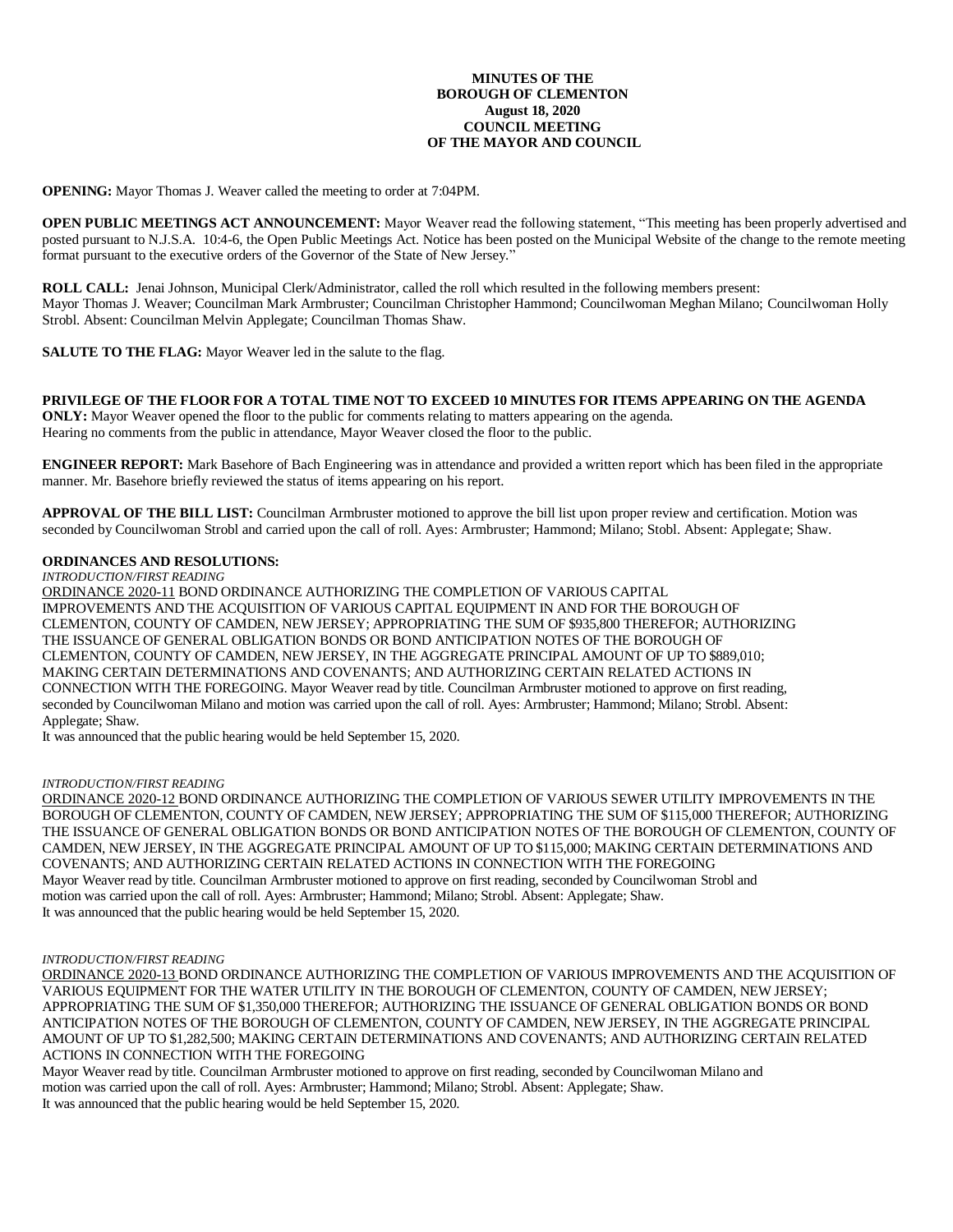RESOLUTION R20-110 AMENDING ORDINANCE 2020-10 AMENDING SALARIES AND WAGES OF EMPLOYEES AND OFFICIALS IN THE BOROUGH OF CLEMENTON RETROACTIVE TO JANUARY 1, 2020. Mayor Weaver read by title. Councilman Armbruster motioned to approve seconded by Councilwoman Strobl and motion was carried upon the call of roll. Ayes: Armbruster; Hammond; Milano; Strobl. Absent: Applegate; Shaw.

RESOLUTION R20-111 AUTHORIZING AMENDMENT TO CAPITAL BUDGET FOR THE BOROUGH OF CLEMENTON. Mayor Weaver read by title. Councilman Armbruster motioned to approve, seconded by Councilwoman Milano and motion was carried upon the call of roll. Ayes: Armbruster; Hammond; Milano; Strobl. Absent: Applegate; Shaw.

RESOLUTION R20-112 AUTHORIZING APPLICATION OF PROPERTY MAINTENANCE CHARGES TO CERTAIN PROPERTIES IN THE BOROUGH OF CLEMENTON. Mayor Weaver read by title. Councilman Armbruster motioned to approve, seconded by Councilwoman Milano and motion was carried upon the call of roll. Ayes: Armbruster; Hammond; Milano; Strobl. Absent: Applegate; Shaw.

**UNFINISHED BUSINESS:** There were no discussions regarding unfinished business.

## **NEW BUSINESS:**

Councilman Armbruster reported that he had been contacted by Thomas Steinert of the Environmental Commission. Mr. Steinert was seeking support and possible action by the governing body to preserve a historical property in the Borough, noting that the Environmental Commission would be seeking grant funding for the project. Councilman Armbruster inquired if any of the members of the governing body objected to his cooperation with the Environmental Committee to attempt to obtain the property, which was on the market for \$37,000.00. There were no objections.

# **PRIVILEGE OF THE FLOOR:**

Mayor Weaver opened the portion of the meeting to allow public comment, and the following individuals were recognized: Melynie Crow, Clementon Borough- Mrs. Crow inquired as to the status of the prior public request and proposal for the Borough to create and maintain a government Facebook page to increase communication with the public. Mrs. Crow noted that the general public was more engaged with Facebook, and suggested that it would be a useful platform for Borough information.

Rebecca Holloway, Clementon Borough- Ms. Holloway stated that she wished to make the governing body aware of the fact that the municipal website was not secure and suggested that the issue be rectified. Councilman Hammond responded that the site did not receive traffic that would justify the expense, and noted that the most severe issue had been minimum spam comments. Councilman Armbruster also noted that the site was hosted off-site, and was not connected to the Borough servers, which minimized any security risks associated with the website.

Ms. Holloway inquired if any further discussion or decisions had been reached related to the previous discussion regarding the creation of an official Borough Facebook. Brief discussion on the possible creation of a Facebook page ensued and the majority of the governing body did not note objection to the concept. Councilman Christopher Hammond was tasked with further exploring the feasibility of the project.

Jessica Cheesman, Clementon Borough- Ms. Cheesman wished to obtain a status update regarding progress made by the Mayor in response to the Mayor's Pledge that he had signed. Ms. Cheesman noted that it was her desire to meet and discuss the police rules and regulations as soon as the Mayor had the opportunity to complete his review. Mayor Weaver stated that he hoped to schedule a meeting in the beginning of September. It was agreed that the Mayor would contact Ms. Cheesman to attempt to coordinate participants and schedule a meeting that would be in compliance with the COVID 19 social distancing measures.

Melynie Crow, Clementon Borough- Mrs. Crow stated that she wished to include the school, police and road activity in the information that would be distributed via the proposed Borough Facebook Page.

Nickoles Stankowski, Clementon Borough- Mr. Stankowski stated that he had concerns relative to the number of lawsuits involving the Police Department, the background information of the Chief of Police, and professional qualifications of the municipal solicitor. Mr. Stankowski questioned the credibility and performance of multiple municipal officials and employees, and claimed that the Borough lacked accountability.

Melynie Crow, Clementon Borough- Mrs. Crow stated that she wished to make the Borough aware of concerns that she had with a recent experience, in which she had located a bag of bullets and drug paraphernalia in the vicinity of her home.

Seeing and hearing no additional public wishing to be acknowledged, Mayor Weaver closed the public portion of the meeting.

# **EXECUTIVE SESSION:**

Councilwoman Strobl motioned to enter executive session at 8:05, for matters regarding pending litigation for an anticipated duration of 10 minutes. Motion was seconded by Councilman Armbruster. Hearing none opposed, motion was carried.

Councilman Armbruster motioned to re-enter open session at 8:11PM, with a second from Councilwoman Strobl and hearing none opposed, motion was carried.